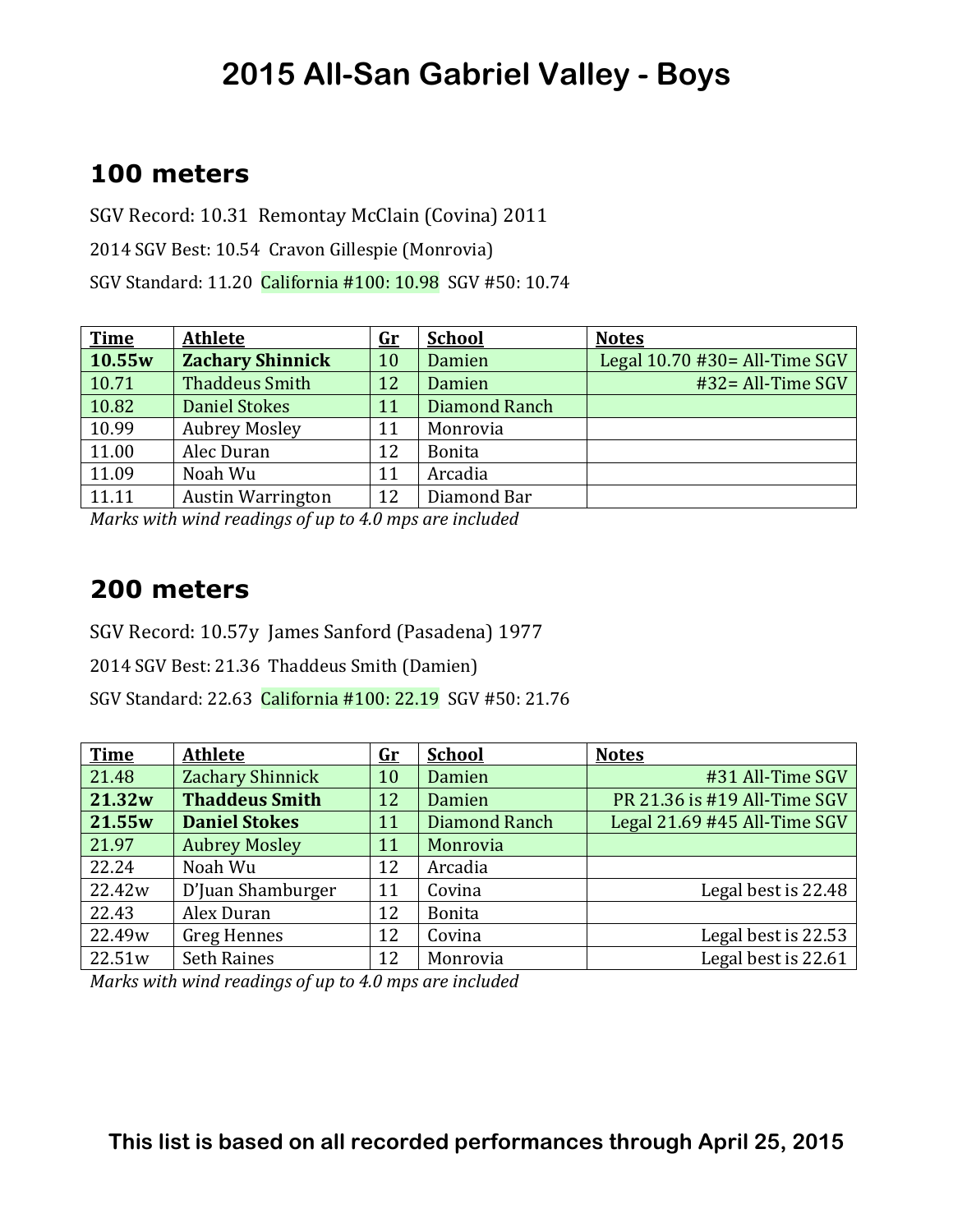#### **400 meters**

SGV Record: 45.14 Obea Moore (Muir) 1995 2014 SGV Best: 48.38 Ross Niederhaus (St. Francis) SGV Standard: 50.58 California #100: 49.58 SGV #50: 48.74

| <b>Time</b> | <b>Athlete</b>          | <u>Gr</u> | <b>School</b>  | <b>Notes</b>     |
|-------------|-------------------------|-----------|----------------|------------------|
| 47.85       | <b>Zachary Shinnick</b> | 10        | Damien         | #17 All-Time SGV |
| 48.16       | <b>Thaddeus Smith</b>   | 12        | Damien         | #30 All-Time SGV |
| 48.22       | <b>Ross Niederhaus</b>  | 12        | St. Francis    | #32 All-Time SGV |
| 49.06       | <b>Seth Raines</b>      | 12        | Monrovia       |                  |
| 49.52       | <b>Greg Hennes</b>      | 12        | Covina         |                  |
| 49.67       | D'Juan Shamburger       | 11        | Covina         |                  |
| 50.08       | <b>Thomas Medina</b>    | 12        | Santa Fe       |                  |
| 50.15       | Chip Crowley            | 12        | San Marino     |                  |
| 50.32       | <b>Justin Fernandez</b> | 12        | South Pasadena |                  |

#### **800 meters**

SGV Record: 1:46.41 Michael Granville (Bell Gardens) 1996

2014 SGV Best: 1:53.70 Dillon Beckum (Bonita)

SGV Standard: 1:58.83 California #100: 1:56.50 SGV #50: 1:54.24

| <b>Time</b> | <b>Athlete</b>          | $\mathbf{G}$ r | <b>School</b> | <b>Notes</b>                   |
|-------------|-------------------------|----------------|---------------|--------------------------------|
| 1:53.95     | <b>Dillon Beckum</b>    | 10             | <b>Bonita</b> | PR 1:53.70 is #39 All-Time SGV |
| 1:57.93     | Ethan Van Setten        | 12             | Walnut        |                                |
| 1:57.81     | <b>Millen Trujillo</b>  | 12             | Walnut        |                                |
| 1:57.20     | <b>Gavin Bradley</b>    | 11             | Ayala         |                                |
| 1:58.63     | <b>Dominic Gonzales</b> | 11             | Arcadia       |                                |
| 1:58.75     | <b>Daniel Salazar</b>   | 11             | Covina        |                                |
| 1:58.03     | <b>Tim Corvese</b>      | 11             | Damien        |                                |
| 1:58.29     | <b>Nicholas Matova-</b> | 12             | Alhambra      |                                |
|             | <b>Kirya</b>            |                |               |                                |
| 1:58.38     | <b>Sean Frescas</b>     | 11             | <b>Bonita</b> |                                |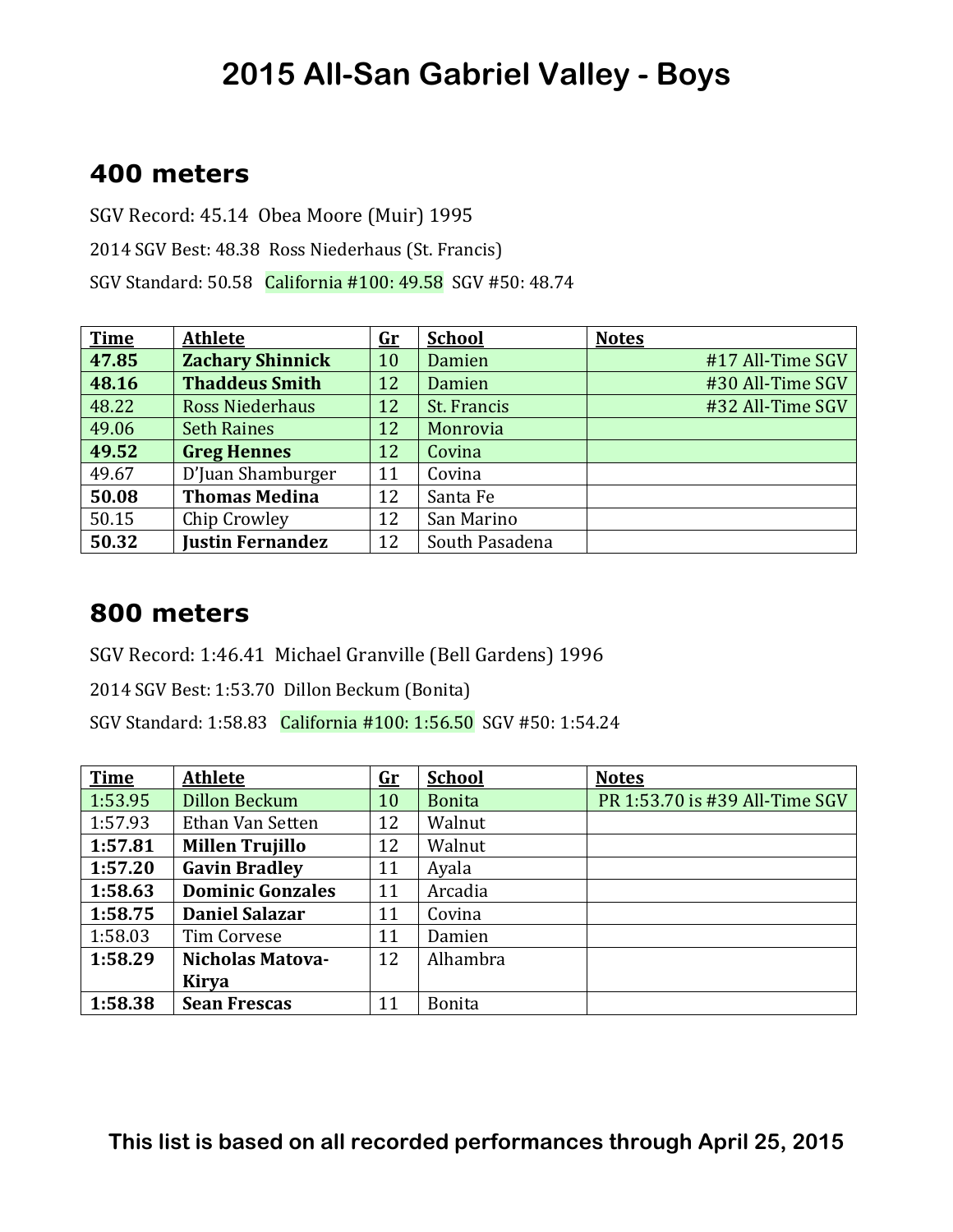### **1600 meters**

SGV Record: 4:06.61y Amar Mussa (Arcadia) 2011

2014 SGV Best: 4:11.00 Estevan de la Rosa (Arcadia)

SGV Standard: 4:25.04 California #100: 4:19.85 SGV #50: 4:17.24

| <b>Time</b> | <b>Athlete</b>            | $\mathbf{Gr}$ | <b>School</b>       | <b>Notes</b>          |
|-------------|---------------------------|---------------|---------------------|-----------------------|
| 4:10.75y    | <b>Dillon Beckum</b>      | 10            | <b>Bonita</b>       | SR & #11 All-Time SGV |
| 4:14.04y    | Millen Trujillo           | 12            | Walnut              | SR & #24 All-Time SGV |
| 4:21.22     | <b>Gavin Bradley</b>      | 11            | Ayala               |                       |
| 4:21.33     | <b>Daniel Salazar</b>     | 11            | Covina              |                       |
| 4:21.82     | <b>Fernando Gonzalez</b>  | 12            | <b>Bishop Amat</b>  |                       |
| 4:22.02     | <b>Robbie Santoyo</b>     | 11            | <b>Bishop Amat</b>  |                       |
| 4:22.23     | <b>Kevin Herrera</b>      | 12            | Covina              |                       |
| 4:22.92     | <b>Edwin Wu</b>           | 12            | Rowland             |                       |
| 4:22.93     | <b>Jonathan Mijares</b>   | 12            | Los Altos           |                       |
| 4:23.19     | <b>Salvador Capetillo</b> | 11            | <b>Baldwin Park</b> |                       |
| 4:23.36     | Samuel Bautista           | 12            | California          |                       |
| 4:23.52     | Alfredo Velazquez         | 11            | <b>Baldwin Park</b> |                       |
| 4:23.84     | <b>Christian Duran</b>    | 12            | La Serna            |                       |
| 4:23.91     | <b>Adrian Diaz</b>        | 11            | <b>Bishop Amat</b>  |                       |
| 4:24.16     | Mike Lowrie               | 12            | Claremont           |                       |
| 4:24.75     | <b>Christian Barajas</b>  | 12            | Ayala               |                       |
|             |                           |               |                     |                       |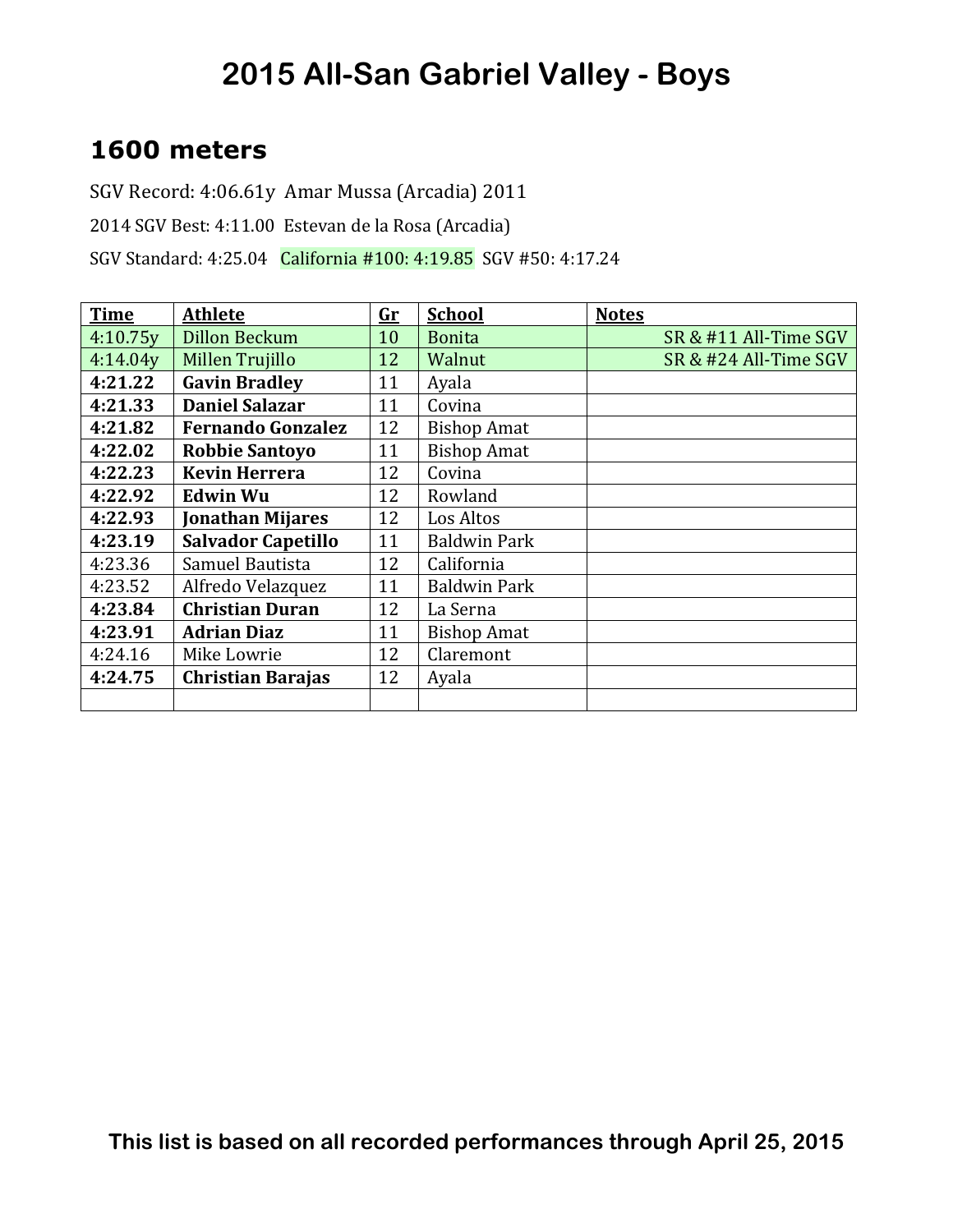#### **3200 meters**

SGV Record: 8:48.71y Amar Mussa (Arcadia) 2011

2014 SGV Best: 8:56.55 Estevan de la Rosa (Arcadia)

SGV Standard: 9:37.17 California #100: 9:25.85 SGV #50: 9:15.04

| <b>Time</b> | <b>Athlete</b>        | $G_{r}$ | <b>School</b>          | <b>Notes</b>     |
|-------------|-----------------------|---------|------------------------|------------------|
| 8:59.42     | Phillip Rocha         | 11      | Arcadia                | #12 All-Time SGV |
| 9:13.10     | Millen Trujillo       | 12      | Walnut                 | #41 All-Time SGV |
| 9:16.98     | <b>Dillon Beckum</b>  | 10      | <b>Bonita</b>          |                  |
| 9:17.18     | Salvador Capetillo    | 11      | <b>Baldwin Park</b>    |                  |
| 9:18.33     | <b>Jack Vanscoter</b> | 11      | <b>Flintridge Prep</b> |                  |
| 9:18.53     | Robbie Santoyo        | 11      | <b>Bishop Amat</b>     |                  |
| 9:20.03     | Samuel Bautista       | 12      | California             |                  |
| 9:22.11     | <b>Adrian Diaz</b>    | 11      | <b>Bishop Amat</b>     |                  |
| 9:24.05     | <b>Mike Lowrie</b>    | 12      | Claremont              |                  |
| 9:25.23     | <b>Kevin Herrera</b>  | 12      | Covina                 |                  |
| 9:27.61     | Fernando Gonzalez     | 12      | <b>Bishop Amat</b>     |                  |
| 9:27.65     | <b>Jonah Ross</b>     | 12      | Claremont              |                  |
| 9:32.37     | Gavin Bradley         | 11      | Ayala                  |                  |
| 9:35.22     | Donald Brown          | 10      | El Rancho              |                  |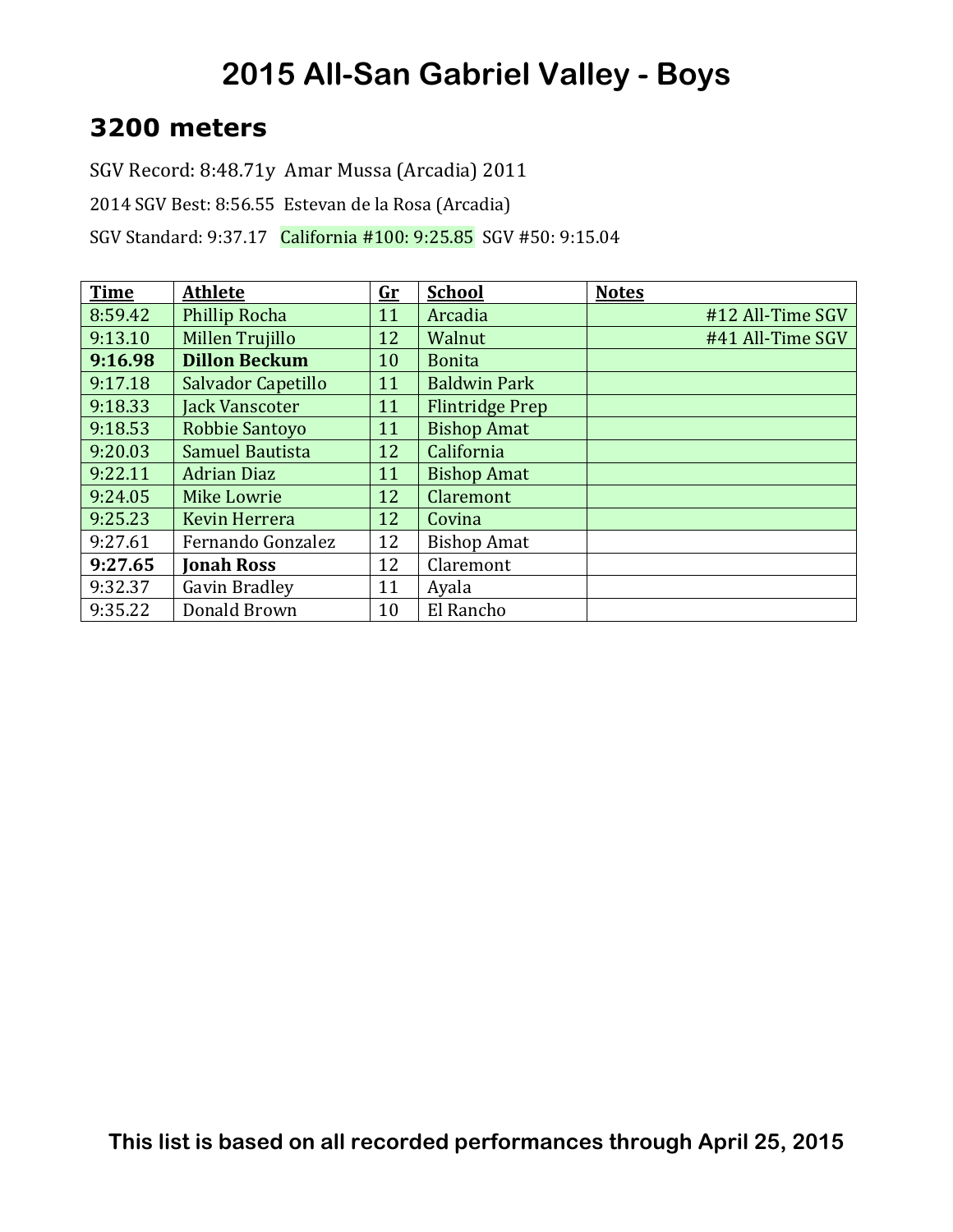### **110 meter Hurdles**

SGV Record: 13.54 Marcell Allmond (St. Paul) 1999 2014 SGV Best: 14.57 Dario Robinson (Schurr) SGV Standard: 15.48 California #100: 15.18 SGV #50: 14.46

| <b>Time</b> | <b>Athlete</b>           | <u>Gr</u> | <b>School</b>      | <b>Notes</b>          |
|-------------|--------------------------|-----------|--------------------|-----------------------|
| 14.34c      | <b>Diamon Davis</b>      | 12        | <b>West Covina</b> | Mark needs further    |
|             |                          |           |                    | confirmation          |
| 14.41       | <b>Gary Hawkins</b>      | 12        | Gabrielino         | SR & #44 All-Time SGV |
| 14.56       | Jasher Foster            | 11        | St. Francis        |                       |
| 14.58       | <b>Isaiah Austin</b>     | 12        | Diamond Bar        |                       |
| 14.63       | <b>Anthony Culpepper</b> | 12        | Walnut             |                       |
| 14.64c      | <b>Alan</b>              | 12        | Walnut             | Auto best is 14.92    |
|             | <b>Tantiwassadakran</b>  |           |                    |                       |
| 14.92       | Leo Brown                | 12        | Covina             |                       |
| 15.07w      | Paulo Camacho            | 12        | Walnut             |                       |
| 15.08       | Kaodilichi Nwuda         | 12        | Damien             |                       |
| 15.21       | Ricky Rodriguez          | 11        | California         |                       |
| 15.32       | <b>Aubrey Mosley</b>     | 11        | Monrovia           |                       |

*Marks* with wind readings of up to 4.0 mps are included

#### **300 meter Hurdles**

SGV Record: 36.18 Makio Haywood (Muir) 1996

2014 SGV Best: 39.39 Josh Taylor (West Covina)

SGV Standard: 40.67 California #100: 39.88 SGV #50: **38.29**

| <b>Time</b> | <b>Athlete</b>           | $\mathbf{G}$ r | <b>School</b> | <b>Notes</b>           |
|-------------|--------------------------|----------------|---------------|------------------------|
| 38.18       | <b>Caleb Stanton</b>     | 11             | <b>Bonita</b> | SR? & #43 All-Time SGV |
| 38.23       | Leo Brown                | 12             | Covina        | #47 All-Time SGV       |
| 38.56       | <b>Jasher Foster</b>     | 11             | St. Francis   |                        |
| 38.86       | <b>Pearnell Smalley</b>  | 12             | Covina        |                        |
| 39.53       | Kaodilichi Nwuda         | 12             | Damien        |                        |
| 40.14c      | <b>Anthony Culpepper</b> | 12             | Walnut        |                        |
| 40.49       | <b>Aubrey Mosley</b>     | 11             | Monrovia      |                        |

**This list is based on all recorded performances through April 25, 2015**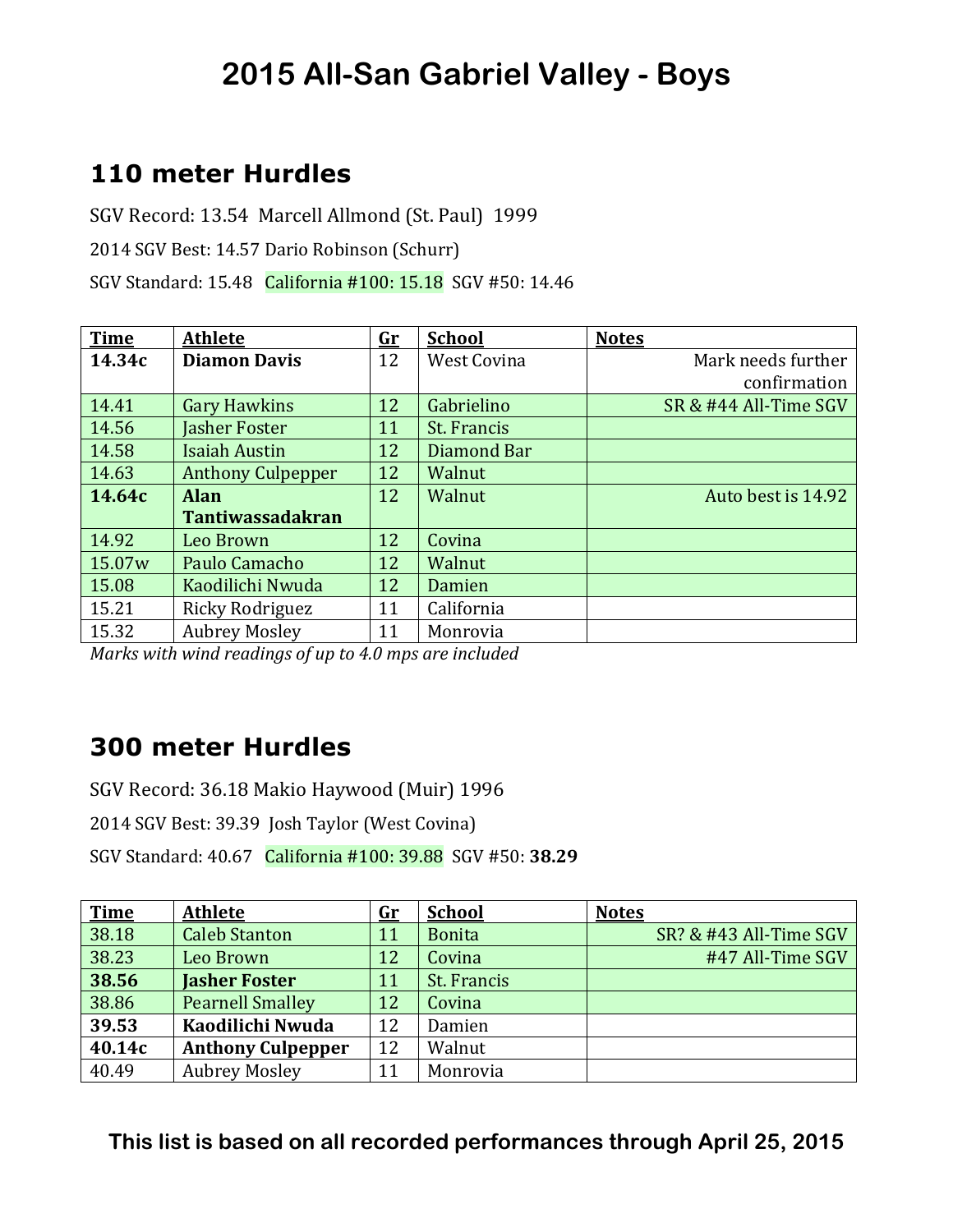### **4 x 100m Relay**

SGV Record: 40.28 Muir 1997

2014 SGV Best: 41.45 Monrovia

SGV Standard: 43.91 California #100: 43.05 SGV #50: 42.22

| <b>Time</b> | <b>Athlete</b> | $\mathbf{G}$ r | <b>School</b>        | <b>Notes</b>         |
|-------------|----------------|----------------|----------------------|----------------------|
| 41.82       |                |                | <b>Damien</b>        | #35 All-Time SGV     |
| 42.30       |                |                | Monrovia             |                      |
| 42.80       |                |                | Covina               |                      |
| 42.86       |                |                | Arcadia              | <b>School Record</b> |
| 42.89       |                |                | <b>Diamond Ranch</b> |                      |
| 43.27       |                |                | <b>St. Francis</b>   |                      |
| 43.49       |                |                | Pomona               |                      |
| 43.75       |                |                | Muir                 |                      |
| 43.78       |                |                | Diamond Bar          |                      |

### **4 x 400m Relay**

SGV Record: 3:08.66 Muir 1997

2014 SGV Best: 3:23.02 Santa Fe

SGV Standard: 3:28.90 California #100: 3:24.80 SGV #50: 3:19.24

| <b>Time</b> | <b>Athlete</b> | <u>Gr</u> | <b>School</b> | <b>Notes</b> |
|-------------|----------------|-----------|---------------|--------------|
| 3:22.96     |                |           | Covina        |              |
| 3:23.05     |                |           | Monrovia      |              |
| 3:23.27     |                |           | <b>Damien</b> |              |
| 3:25.41     |                |           | <b>Bonita</b> |              |
| 3:28.63     |                |           | Arcadia       |              |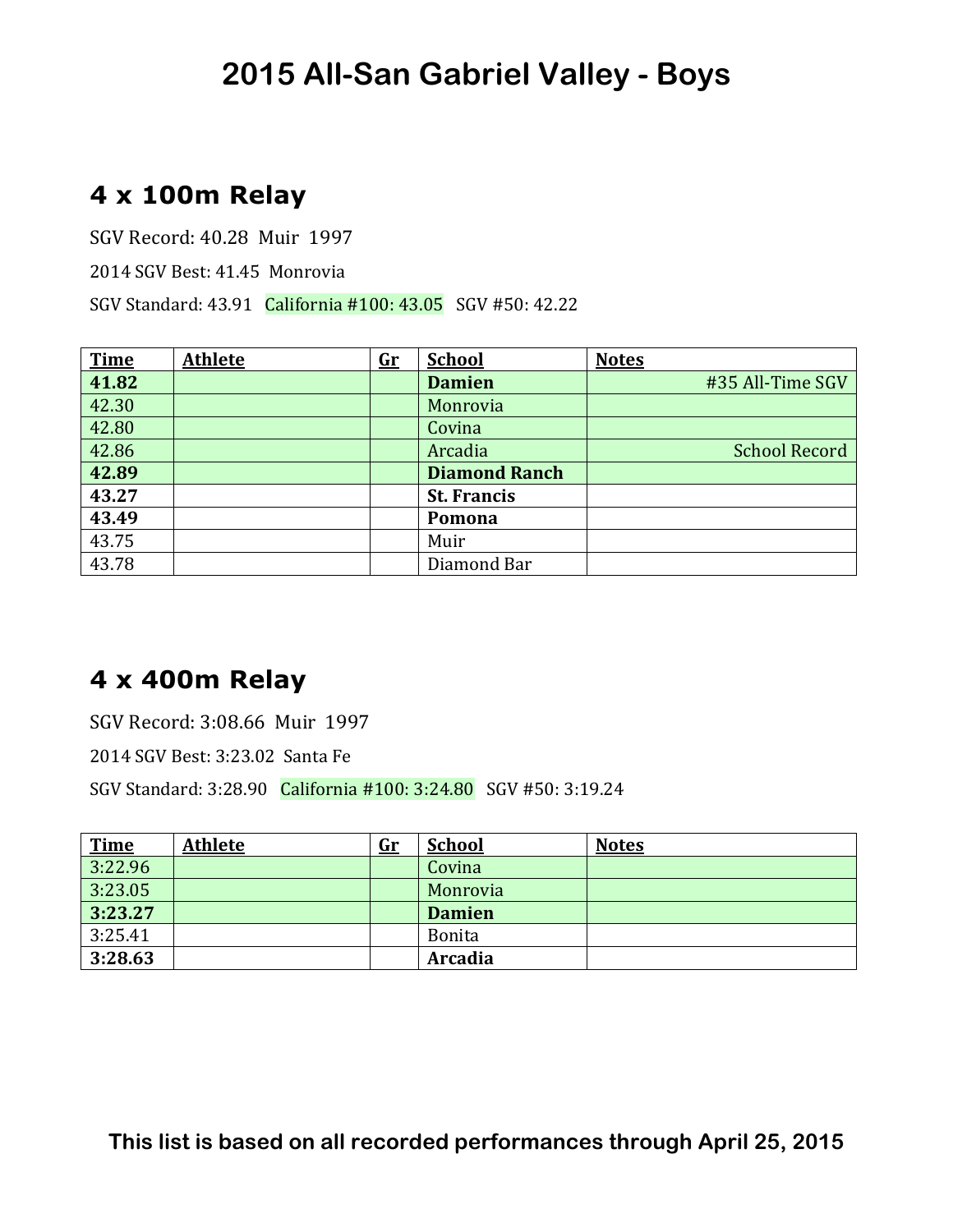### **Shot**

SGV Record: 65-09.75 John Buehler (Whittier) 1967 2014 SGV Best: 56-06 Joshua Ji (Arcadia) SGV Standard: 50-06 California #100: 51-06.75 SGV #50: 57-07

| <b>Mark</b> | <b>Athlete</b> | $\mathbf{G}\mathbf{r}$ | <b>School</b> | <b>Notes</b> |
|-------------|----------------|------------------------|---------------|--------------|
|             |                |                        |               |              |
|             |                |                        |               |              |
|             |                |                        |               |              |
|             |                |                        |               |              |
|             |                |                        |               |              |
|             |                |                        |               |              |

#### **Discus**

SGV Record: 196-05 Kyle Hammerquest (Webb) 2004

2014 SGV Best: 158-11 Joshua Ji (Arcadia)

SGV Standard: 151-09 California #100: 154-10 SGV #50: 157-04

| <b>Mark</b> | <b>Athlete</b> | $G_{r}$ | <b>School</b> | <b>Notes</b> |
|-------------|----------------|---------|---------------|--------------|
|             |                |         |               |              |
|             |                |         |               |              |
|             |                |         |               |              |
|             |                |         |               |              |
|             |                |         |               |              |
|             |                |         |               |              |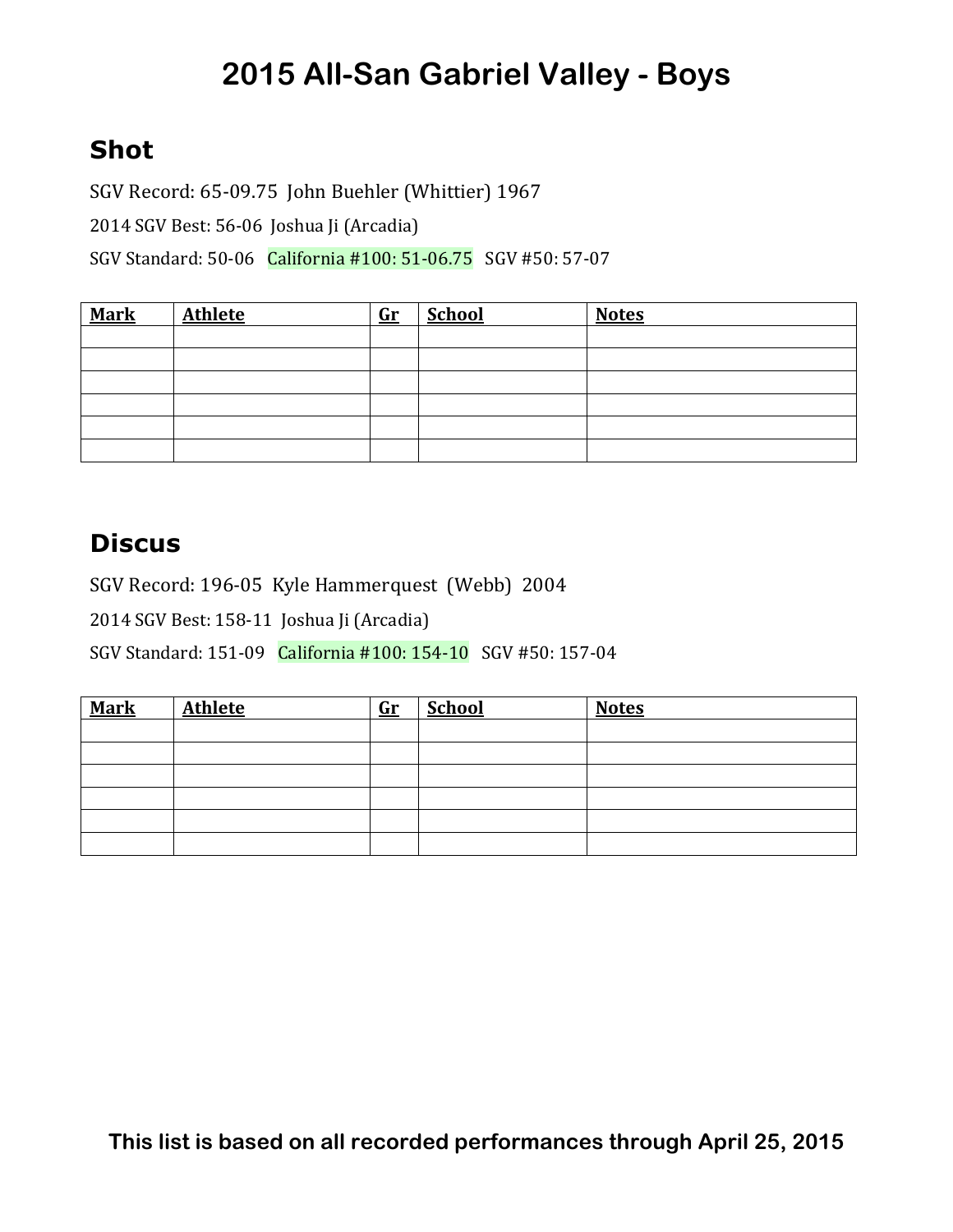### **High Jump**

SGV Record: 7-01 Mark Wilson (Charter Oak) 1989

2014 SGV Best: 6-06 Kyle King (Walnut) & Robert Prata (Damien)

SGV Standard: 6-02 California #100: 6-04 SGV #50: 6-07

| <b>Mark</b> | <b>Athlete</b>             | <u>Gr</u> | <b>School</b> | <b>Notes</b>         |
|-------------|----------------------------|-----------|---------------|----------------------|
| $6 - 06$    | <b>Vince Porter</b>        | 12        | Polytechnic   |                      |
| $6 - 05$    | <b>Gavin Hong</b>          | 12        | Gabrielino    | <b>School Record</b> |
| $6 - 04$    | <b>Colin Cavanaugh</b>     | 11        | Damien        |                      |
| $6 - 04$    | <b>Stirling Mccullough</b> | 12        | Webb          |                      |
|             |                            |           |               |                      |

### **Pole Vault**

SGV Record: 16-04.75 Paul Hegler (Muir) 1966

2014 SGV Best: 15-2 Barrett Weiss & Gareth Weiss (Flintridge Prep)

SGV Standard: 13-08 California #100: 14-00 SGV #50: 14-06

| <b>Mark</b> | <b>Athlete</b>        | <u>Gr</u> | <b>School</b>          | <b>Notes</b>                  |
|-------------|-----------------------|-----------|------------------------|-------------------------------|
| 15-03       | Jorge Zapien          | 12        | California             | SR & #15 All-Time SGV         |
| 15-00       | <b>Barrett Weiss</b>  | 12        | <b>Flintridge Prep</b> | PR 15-02 is #17= All-Time SGV |
| 14-01       | <b>Esteban Suarez</b> | 11        | South Pasadena         |                               |
| 14-00       | Jonathan Mau          | 12        | Walnut                 |                               |
|             |                       |           |                        |                               |
|             |                       |           |                        |                               |